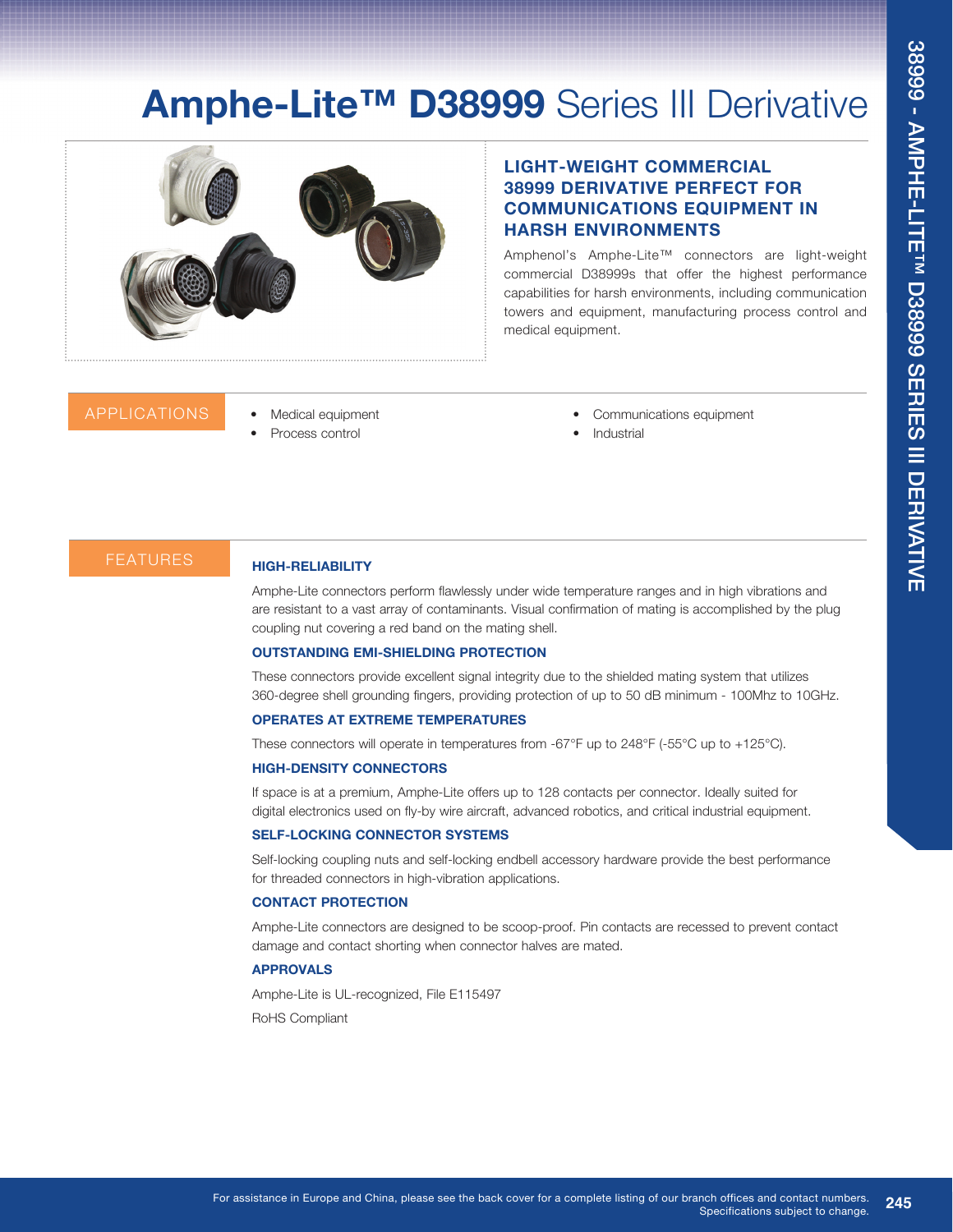SPECIFICATIONS

# **MATERIALS AND FINISHES**

| Shell & Plating   | Composite, electroless nickel-plated and unplated (RoHS)                                       |
|-------------------|------------------------------------------------------------------------------------------------|
| Contacts          | Copper alloy                                                                                   |
| Plating           | Gold-plated, 50 microinches per MIL-G-45204 type II, grade C,<br>class I                       |
| Insulator         | Hard dielectric wafer which contains tines for high-reliability retention<br>of crimp contacts |
| Grommet & Seals   | Fluorinated is standard or dimethyl silicone rubber elastomer                                  |
| Grounding Springs | Beryllium copper (grounded plug only)                                                          |
|                   |                                                                                                |

# **ELECTRICAL DATA**

| <b>Contact Sizes</b>             | 22D, 20, 16, 12, 10 and 8 |                      |      |                       |      |      |
|----------------------------------|---------------------------|----------------------|------|-----------------------|------|------|
| Operating Voltage & Test Voltage |                           |                      |      | <b>SERVICE RATING</b> |      |      |
|                                  |                           | <b>TEST VOLTAGES</b> | N    | M                     |      |      |
|                                  |                           | Sea Level            | 1000 | 1300                  | 1800 | 2300 |
|                                  |                           | 100,000 Feet         | 200  | 200                   | 200  | 200  |
|                                  |                           |                      |      |                       |      |      |

Current Rating by Contact Size & Wire Accommodation (Test Amps)

| <b>WIRE SIZE</b> | 22D | 20                       | 16   | 12                       | 10   | 8    |
|------------------|-----|--------------------------|------|--------------------------|------|------|
| 28               | 1.5 | $\overline{\phantom{a}}$ | ۰    | ٠                        | ٠    | ۰    |
| 26               | 2.0 |                          |      |                          |      |      |
| 24               | 3.0 | 3.0                      | ۰    | -                        | ٠    | ٠    |
| $\overline{22}$  | 5.0 | 5.0                      | ۰    | $\overline{\phantom{a}}$ | ٠    | ٠    |
| 20               | ٠   | 7.5                      | 7.5  | $\overline{\phantom{a}}$ | ٠    | ۰    |
| 18               |     |                          | 10.0 |                          |      |      |
| 16               | -   | ۰                        | 13.0 | ۰                        | ٠    | ٠    |
| 14               | -   |                          | ۰    | 17.0                     | ٠    | ۰    |
| 12               | -   | ۰                        | ۰    | 23.0                     |      | ۰    |
| 10               | -   | ۰                        | ۰    |                          | 33.0 |      |
| 8                |     |                          | ۰    |                          |      | 46.0 |
|                  |     |                          |      |                          |      |      |

| Contact Resistance of Mated Contacts End-to-End | <b>CONTACT SIZE</b> | MAXIMUM MILLIVOLT DROP |
|-------------------------------------------------|---------------------|------------------------|
|                                                 | 22D                 | 73                     |
|                                                 | 20                  | 55                     |
|                                                 | 16                  | 49                     |
|                                                 |                     | 42                     |
|                                                 | 10 (power)          | 33                     |
|                                                 | 8 (power)           | 26                     |
|                                                 |                     |                        |

Insulation Resistance 5,000 megohms minimum

## **MECHANICAL**

| <b>Operating Temperature</b> | -55°C to +125°C (-67°F to +248°F)                   |
|------------------------------|-----------------------------------------------------|
| Sealing                      | Against sand, dust per MIL-STD-202 & ice resistance |

Wire Sealing Range

| <b>CONTACT SIZE</b> | <b>MINIMUM INCHES</b> | <b>MAXIMUM INCHES</b> | MINIMUM MM | MAXIMUM MM |
|---------------------|-----------------------|-----------------------|------------|------------|
| 22D                 | 0.030                 | 0.054                 | 0.76       | 1.37       |
| 20                  | 0.040                 | 0.083                 | 1.02       | 2.11       |
| 16                  | 0.065                 | 0.109                 | 1.65       | 2.77       |
| 12                  | 0.097                 | 0.142                 | 2.46       | 3.61       |
| 10                  | 0.135                 | 0.162                 | 3.42       | 4.12       |
| 8 (power)           | 0.135                 | 0.155                 | 3.43       | 3.94       |
| $8$ (coax)          | 0.135                 | 0.155                 | 3.43       | 3.94       |
| 8 (twinax)          | 0.124                 | 0.134                 | 3.15       | 3.40       |